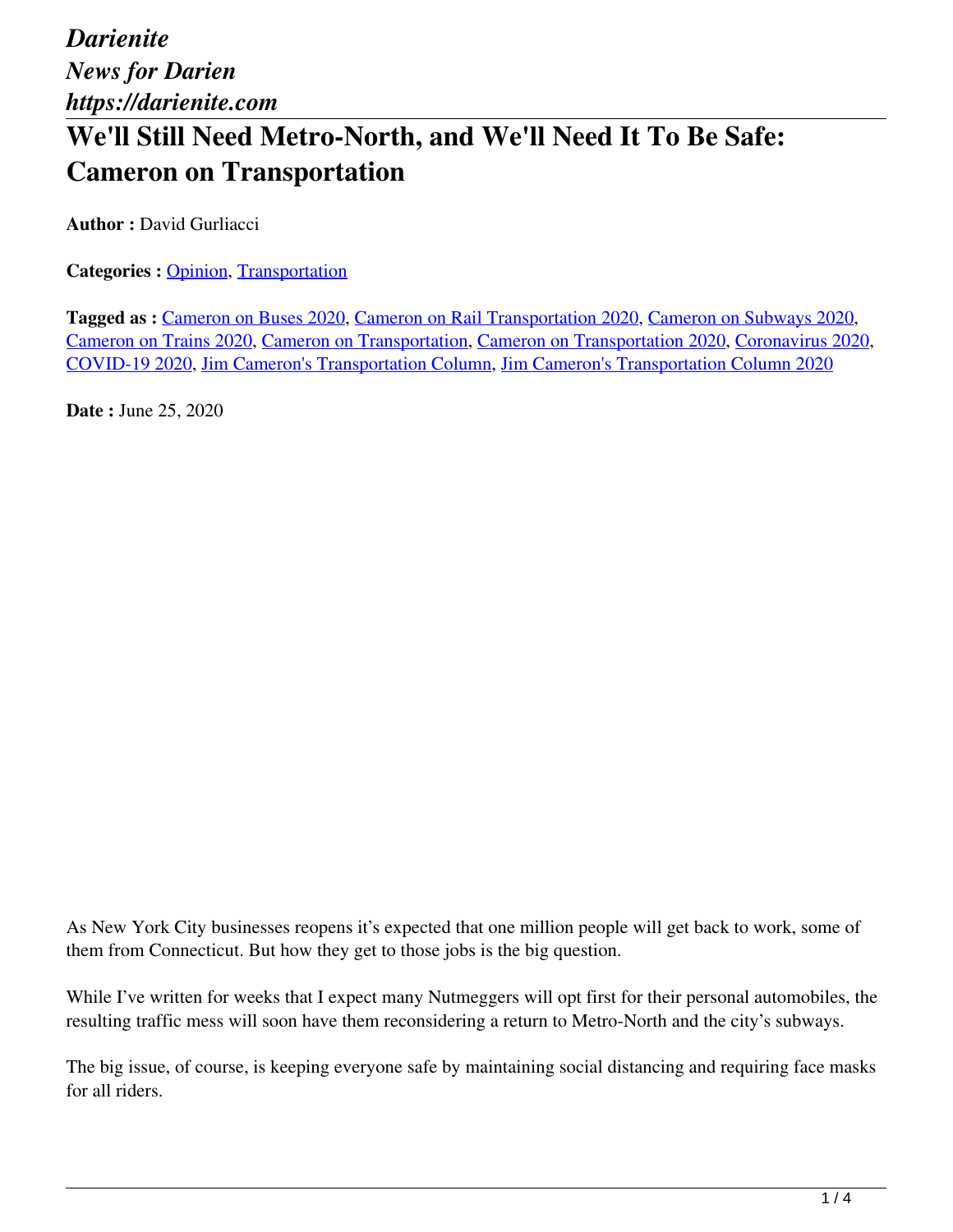# *Darienite News for Darien https://darienite.com* **More Trains and Subways**

Metro-North has already expanded rush hour service by 26% over their scaled-back "essential service" levels. They're also keeping 14 train sets strategically placed along the system to quickly add service if crowding occurs.

The MTA's 6,400 subway trains and 4,700 buses will be back to full service to minimize crowding. Transit advocates are encouraging New York City to add more express bus lanes, minimizing travel times (and exposure) for passengers.

#### *See Also*

- Metro-North Increases Train Service as More Passengers Return: Here's What's Changed (June 15)
- **Metro-North Increases Train Service by 26%** (May 28)

Fares are still being collected on all Metro-North trains, but only off-peak fares, even in rush hours. But you must have a pre-bought ticket or smartphone no app — no cash is accepted.

On New York City buses, all boarding will be by rear doors, so no fares will be collected.

#### **Keeping It Clean**

For many weeks now the commuter trains, subways and buses have been undergoing daily disinfection as workers wipe down all surfaces, handrails and touch points.

The MTA's new Innovation Officer, Mark Dowd, has also been experimenting with portable UV light systems to blast the virus from subway interiors. It takes about 15 minutes to disinfect each train with the UV, meaning the entire fleet can be treated in a day.

After the UV treatment all surfaces are treated with a biocide coating which can kill the virus for days or weeks. Dowd says if the system proves successful it will be brought to Metro-North by July.

Air filters on all trains and buses will be changed more frequently, but they aren't fine enough to capture tiny airborne viruses. So ventilation will be a major concern especially as ridership increases. That's why face masks are so important.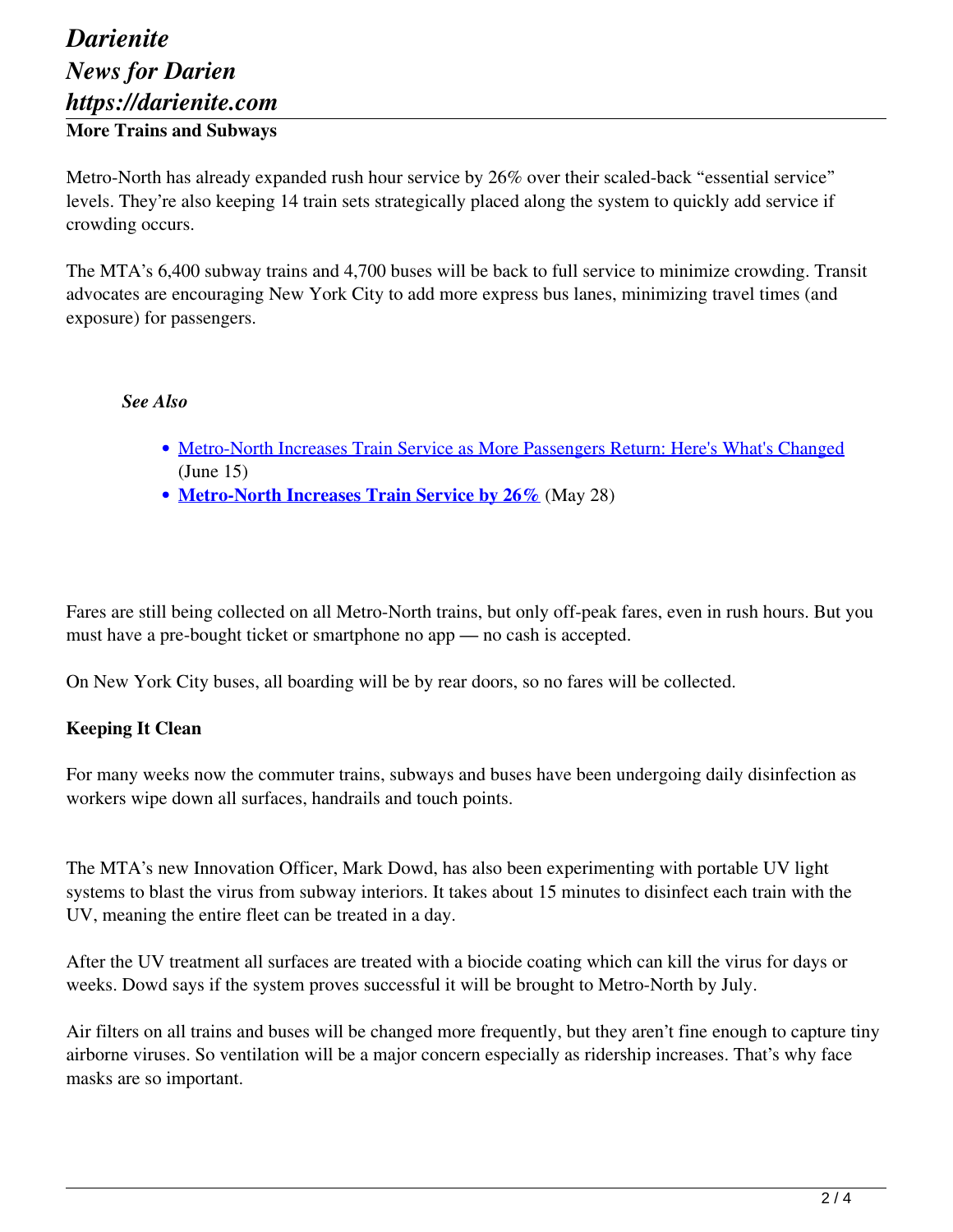## *Darienite News for Darien https://darienite.com* **The Face Mask Culture**

\_\_\_\_\_\_\_\_\_\_\_\_\_\_\_\_\_\_\_\_

In crowded Japan commuters have worn face masks for over a century, some because they may be ill and, being considerate, don't want to infect others. It's just part of their culture and will probably part of ours, going forward.

On Metro-North face masks have been required for several weeks. On the city's subways, 4000 volunteer MTA workers will be handing out face masks to those who don't have them. Hand sanitizer dispensers will be available throughout the system.

### *More on Mass Transit and COVID-19*

- 'I'm Desperate for a Reason To Be Bullish on Mass Transit ... I Don't See Any': Cameron on Transportation (June 15)
- Is Regular Commuting Into Manhattan Dead? The Governor Thinks So: Cameron on Transportation (May 31)
- 'Years, If Ever' For Metro-North to Get Back to Pre-COVID Levels, Says Metro-North Chief: Cameron on Transportation (May 17)
- How Train Conductors, Bus Drivers Cope with COVID-19 Threat: Cameron on Transportation (April 23)
- Telecommuting Won't Replace Train Commuting, the 'Economic Backbone of Our State' McGee: Cameron on Transportation (April 17)

But even with a mask and sanitizer, keeping a safe six-feet from fellow passengers will be nearly impossible. That's why employers are being asked to stagger work hours, avoiding the arrive-by-9 and leave-at-5 crush.

Will riders come back? Metro-North President Rinaldi told me "it will take years, if ever" for ridership to return to pre-pandemic levels.

Is it safe to ride Metro-North? I think so. Properly masked and gloved, I wouldn't hesitate to get back on the train.